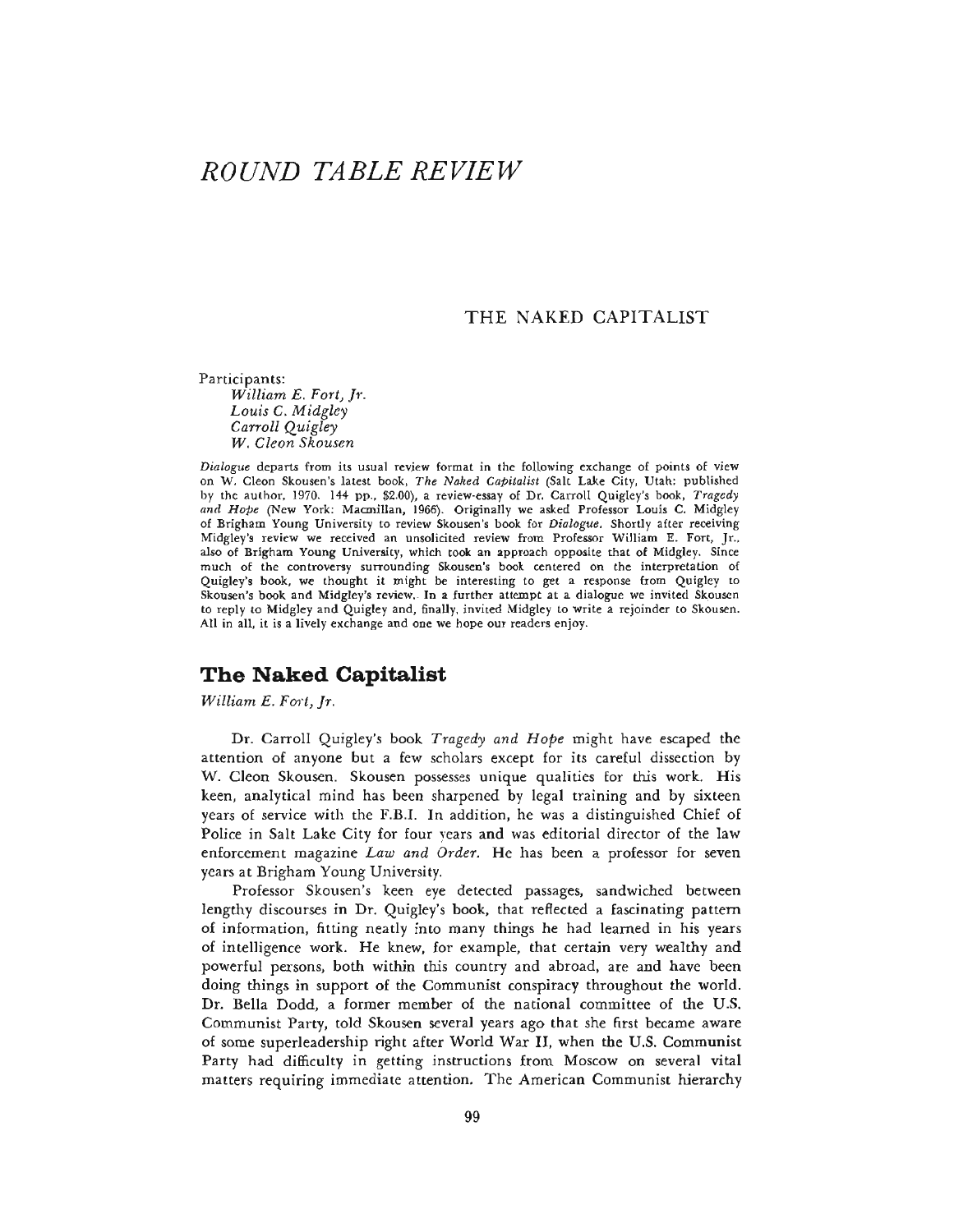was told that any time they had an emergency of this kind they should contact any one of three designated persons at the Waldorf Towers. Dr. Dodd noted that whenever the Party obtained instructions from any of these three men, Moscow always ratified them. What puzzled Dr. Dodd was the fact that not one of these contacts was a Russian or a Communist. In fact, all three were extremely wealthy capitalists! Dr. Dodd said, "I would certainly like to find out who is really running things. I think the Communist Conspiracy is merely a branch of a much bigger conspiracy!"

The portions gleaned by Professor Skousen from Dr. Quigley's book relate to the secret powers operating behind the scenes to destroy our constitutional republic and our traditional freedom and to establish a one-world, socialist government. Dr. Quigley speaks as an insider of some twenty years standing. He approves wholeheartedly of the secret machinations of those who would destroy our nation and place the world under a socialist dictatorship. He sneers at those American patriots who are fighting Communism, stating that they have missed the right target — the secret group of insiders who would rule the world. He feels that it would be *tragedy* for the freeenterprise, constitutional Americans to win. On the contrary he believes that our real *hope* lies in the victory of the secret operators. Hence the title of his book, *Tragedy and Hope.*

Dr. Quigley, however, believes that the real battle is finished and that his side has won. In effect, he believes that it is all over but the shouting and that it is now next to impossible to reverse the process. He traces the secret movement over the years, naming names and places. Some of the names will come as a shock to many Americans. The secret moves will shock them further.

Professor Skousen does an outstanding job of bringing together and crystalizing the important facts of Dr. Quigley's book. *The Naked Capitalist* is a difficult book to put down. Skousen's commentary is enlightening. The complete index and sub-index make it easy to trace the activities of men and organizations.

*The Naked Capitalist* will answer many questions concerning the strange things that have been going on in the world and in this country for many years. Those who do not have the patience to tackle Dr. Quigley's 1300 page book directly should by all means read Professor Skousen's 144 page commentary. This book is a must for those interested in what is taking place behind the scenes.

# **The Cult of Conspiracy**

### *Louis C. Midgley*

*The Naked Capitalist* is intended to expose a massive, top-secret, Capitalist super-conspiracy. Communism and socialism, we are told, are merely some of the fruit of this Gigantic International Monolithic Network of Total Global Power. Skousen now believes that it is the Capitalists who have been secretly "running the world" for many years, forming "a conspiratorial con-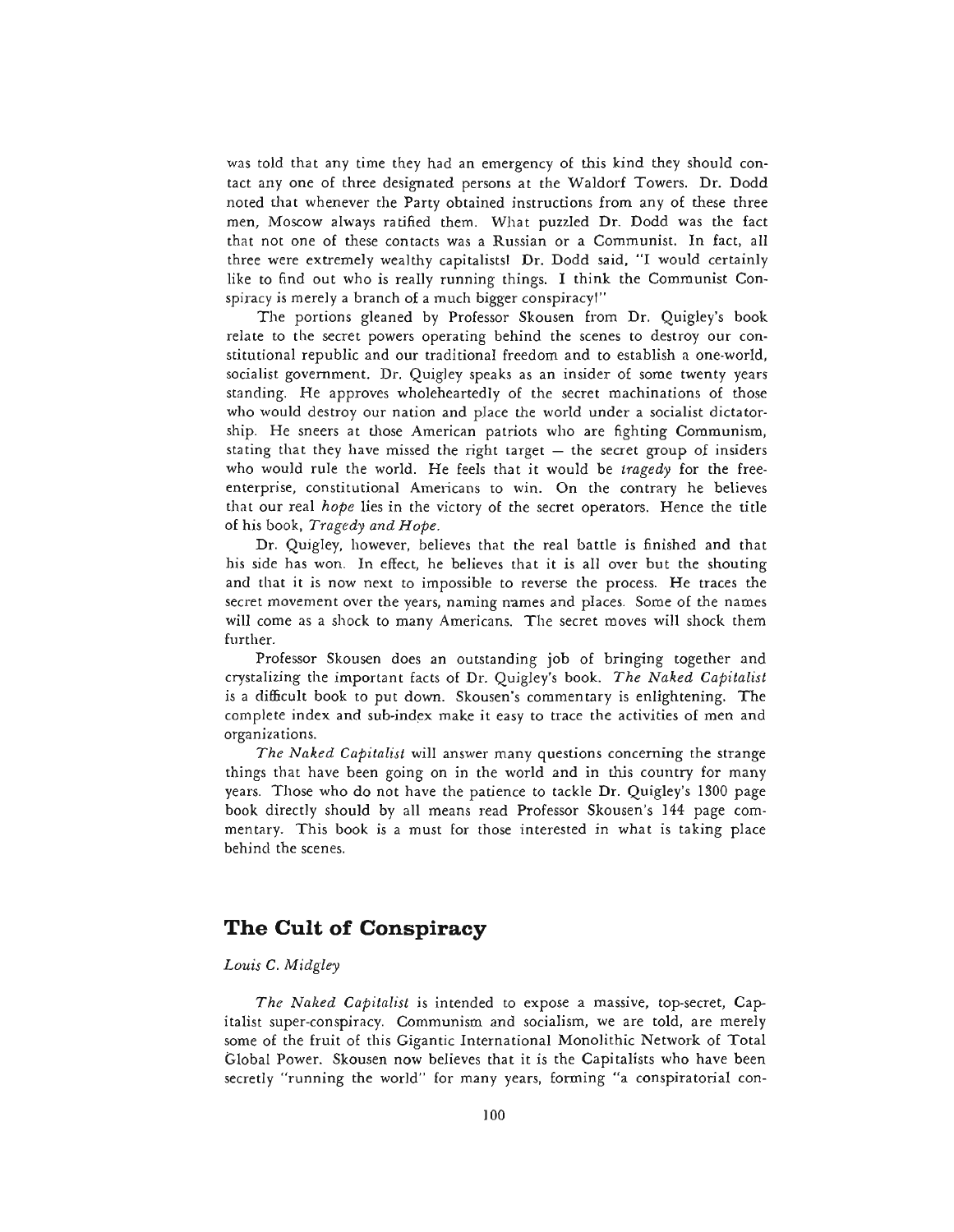trol center higher and stronger than either Moscow or Peiping." *The Naked Capitalist* is intended to strip bare this "Global Establishment" which secretly plans, plots, and conspires to rule the world. Now you have perhaps always thought that the hard-working, money-making Capitalists were the Good Guys in Skousen's demonology. Nothing could be further from the truth. He believes that "globalism," "internationalism," "one-worldism," and ruthless centralized dictatorship are what the Capitalist demons have in mind. They only use communism to achieve these goals.

The "global planners" who are at the center of the Capitalist conspiracy are identified by Skousen as the "leaders of the world's secret center of international banking," the "super-rich," the "super capitalists." The "leaders of London and Wall Street" are chiefs of "the Anglo-American secret society" who are behind communism and everything else. Skousen puts bankers at the top of the list of conspirators: the Rothschilds, Barings, Lazards, Paul Warburg, J. P. Morgan. But also included are the following: John Foster and Alan Dulles, the Rockefellers, Cecil Rhodes, Arnold Toynbee, Walter Lippman, Albert Einstein, George F. Kennan, Douglas Dillon, Dean Acheson, Henry Kissinger, Henry Cabot Lodge, Arthur Burns, George Ball, Ellsworth Bunker, Paul Hoffman, McGeorge Bundy, the Kennedy family, Dwight Eisenhower, John Dewey, and many others. By any standards, this is quite a list.

The Capitalists, he now tells us, are "the world's secret power structure" and they merely form, use and manipulate communism and socialism and many other things for their own evil purposes. He knows that this thesis is not likely to be believed. "If I had said it, people may have found it too fantastic to believe," Skousen wrote in a letter that accompanied copies of the book that he gave to B.Y.U. faculty members. He claims, however, that he has actually discovered "someone on the inside [of the supposed Capitalist conspiracy] who is willing to tell the story." "I have," he writes, "waited thirty years for someone on the inside of the modern political power structure to talk. At last somebody has." Skousen is referring to Carroll Quigley, a professor of history at Georgetown University. Roughly forty full pages of *The Naked Capitalist* consist of direct quotations from Quigley's *Tragedy and Hope: A History of the World in Our Time.*

But does Quigley really say what Skousen claims he says? The answer is both yes and no. The answer is yes, if you mean: "Are the long passages that Skousen quotes actually in Quigley's book?" Quigley does discuss the role of financial capitalism in recent history as well as various "networks" of Capitalist influence and power. But the answer is an emphatic and final no, if you mean: "Does Quigley think he is revealing or has he revealed a Great Super-secret Capitalist Conspiracy behind communism?" This is, of course, the crucial point.

Much of what Skousen claims to have found in Quigley's book is simply not there. There are numerous places in *The Naked Capitalist* in which Skousen (1) asserts something about Quigley but then inadvertently reveals that he completely misunderstands Quigley's remarks; (2) simply invents fantastic ideas and attributes them to Quigley; or (3) makes inferences from Quigley's book that go far beyond the bounds of honest commentary. By way of illustration, I will examine a small sampling of these many passages.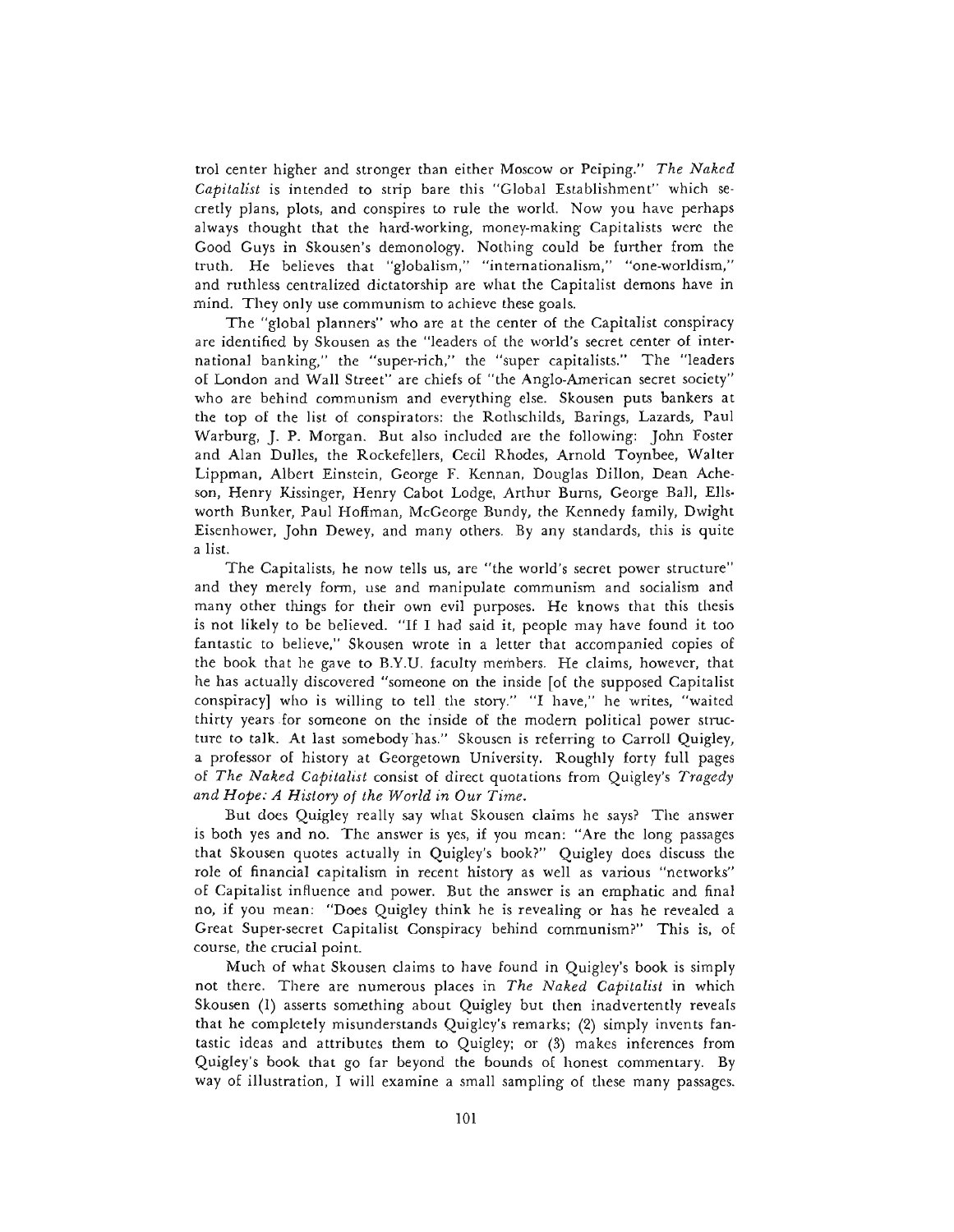1. According to Skousen, "When Dr. Quigley decided to write his 1300 page book called *Tragedy and Hope,* he knew *he was deliberately exposing* one of the best-kept secrets in the world. As *one of the elite insiders,* he knew the scope of this power complex and he knew that its leaders hope to eventually attain total global control (p. 4, italics added). Skousen cites no evidence whatsoever to support his suppositions about what Quigley *knew.* He fastens on one passage (Quigley, p. 950) and infers the totally unwarranted conclusion that Quigley was an "elite 'insider' " on a global conspiracy of Capitalists who are behind communism. Quigley uses the term "insider" merely to describe his role as historian with access to primary source material.

2. Skousen writes: "Obviously, disclosing the existence of a mammoth power network which is trying to take over the world could not help but arouse the vigorous resistance of the millions of people who are its intended victims. So why did Quigley write his book? His answer appears in a number of places but is especially forceful and clear on pages 979-980. He says in effect, that it is now "too late for the little people to turn back the tide" (p. 4). The truth is that on pages 979-980 Quigley says nothing at all about the purpose of his book. The passage in question is merely a negative account of the isolationist impulse found between 1945-55 in which some favorite nostrums of Skousen are lampooned.

3. Skousen claims that "all through his book, Dr. Quigley assures us that we can trust these benevolent, well-meaning men who are secretly operating behind the scenes. THEY are the *hope* of the world. All who resist them represent *tragedy.* Hence the title of the book" (p. 5). If Quigley does something "all through his book," as Skousen claims, it should be easy to give some examples — well, one passage at least. All Skousen presents are his own inferences, for which there is no textual support. If the reader is interested in what Quigley had in mind by the title *Tragedy and Hope,* he should consult pages 1310ff., for it is there that Quigley explains that the tragedy is the threat of war and the hope is that we will come to practice Christian love.

4. After mentioning the imagery in Revelations 13:15-17, Skousen tells us that "Dr. Quigley assures us that this type of global power structure is on the verge of becoming a total reality. He points out that during the past two centuries when the peoples of the world were gradually winning their political freedom from the dynastic monarchies, the major banking families of Europe and America were actually reversing the trend by setting up new dynasties of political control through formation of international financial combines" (p. 7). While it is true that Quigley talks about international bankers and their activities, nowhere does he call their activities a "global power structure." This is Skousen's invention. Nor does Quigley connect the activities of bankers with secret combinations or anything mentioned in Scripture. The assertions that follow the words "Quigley assures us" and "he points out" are merely surmises and conclusions drawn by Skousen and then attributed to Quigley to give them some authority.

5. Skousen thinks it is the Super-Capitalist bankers who are behind all of this and who are chief enemies of the "free-enterprise, property-oriented, open society. . ." (p. 24). But why would these "super-capitalists," who have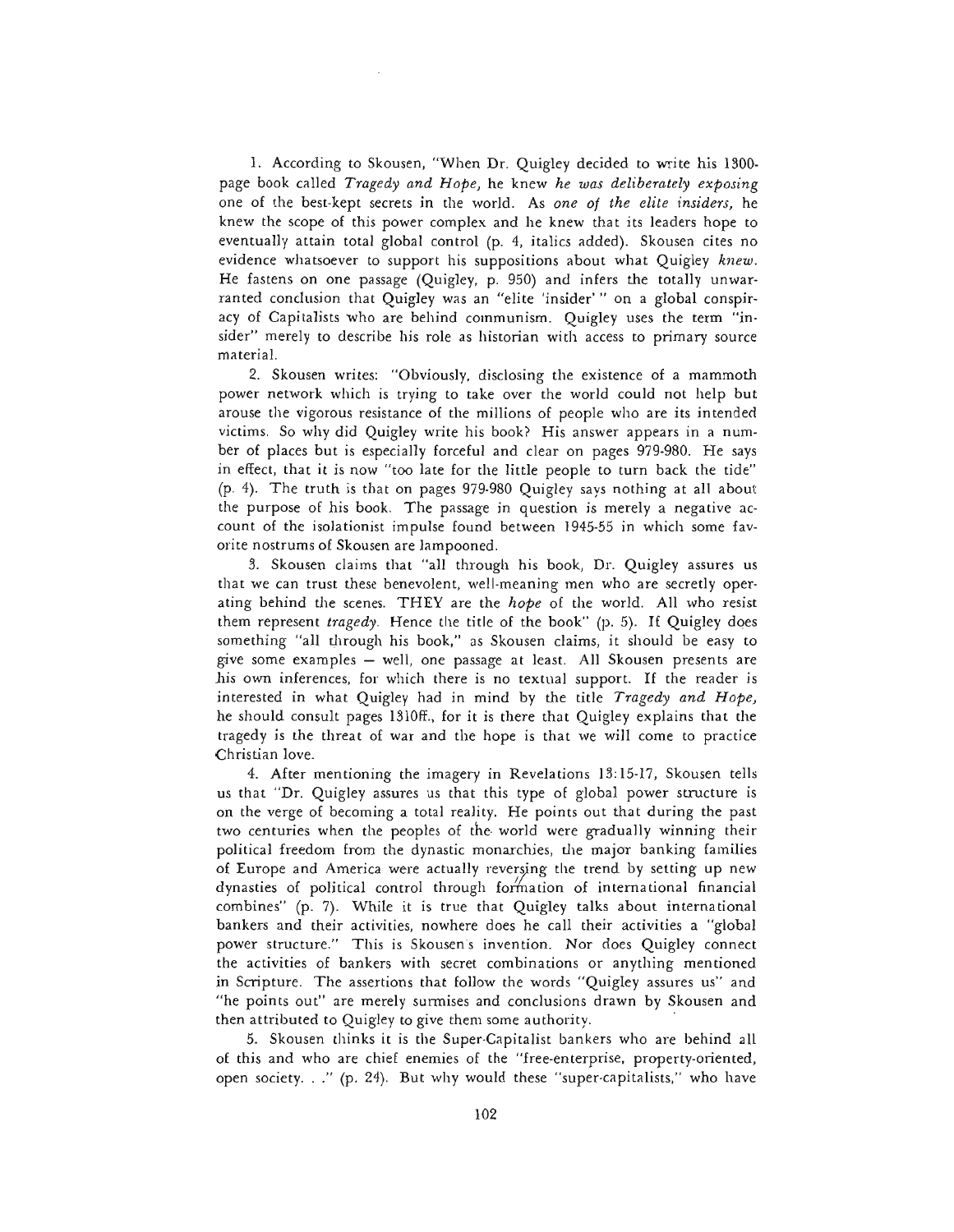the most to gain from free-enterprise, try to destroy it and replace it with socialism? "Dr. Quigley provides the answer to this question but it is so startling that at first it seems virtually inconceivable. It becomes rational only as his scattered references to it are collected and digested point by point. In a nutshell, Dr. Quigley has undertaken to expose what every insider like himself has known all along — that the world hierarchy of the dynastic super-rich is out to take over the planet, doing it with Socialistic legislation where possible, but having no reluctance to use Communist revolution where necessary" (p. 25). But where does Quigley say these things? Quigley is supposedly Skousen's one and only "insider" who has "talked" — his star witness. Quigley does not support in any way Skousen's conspiracy thesis; he has a thesis of his own, but it is not the one Skousen claims to have found in Quigley's book.

6. "As we shall observe shortly," Skousen writes, "Dr. Quigley is sometimes reluctant to admit the full ramifications of his ugly thesis when the shocking and often revolting implications of it spill out on the blood-stained pages of recent history" (p. 25). This is a confused way of granting that Quigley's book does not provide support of Skousen's thesis. But, says Skousen, this "strange contradiction . . . should offer no difficulty to the reader once he understands what is happening." Of course, once you accept Skousen's views, it is apparently very easy to interpret anything. But I had the impression that Quigley was the "insider" who had told all and therefore provided the proof that needs no interpretation. However, once we look at Quigley's book, we find that nothing in it makes Skousen-type sense unless it is interpreted in a special way — unless the reader "understands what is happening." It is Skousen who tells us "what is happening" and not Quigley. He is arguing with his own (and only) witness. A confession hardly needs a key so that we can interpret it. And a wild set of inferences hardly constitutes a confession.

7. Skousen writes: "Dr. Quigley *bluntly confesses* that the International Bankers who had set out to remake the world were perfectly confident that they could use their money to *acquire the cooperation and eventual control of the Communist-Socialist conspiratorial groups"* (p. 38, italics added). Where does Quigley "bluntly confess" such things? The truth is that Skousen is reporting what *he believes* the international bankers are up to and then falsely attributing his own invention to Quigley.

8. According to Skousen: "It may seem somewhat contradictory that the very people whom Marx identified as the epitome of 'Capitalism' should be conspiring with the followers of Marx to overthrow traditional Capitalism and replace it with Socialism. But the record supports *the Quigley contention* that this is precisely what has been happening" (p. 38, italics added). Where did Quigley contend any such thing? What "record" supports such a contention? These are again wholly unwarranted inferences.

9. Skousen refers to "Dr. Quigley's *admission* that the remaking of the world by the super-rich was to be along the socialist lines taught at those British institutions which look upon global socialism as the hope of the world" (p. 39, italics added). Where does Quigley admit such a thing? Here is Quigley's statement: "The chief aims of this elaborate, semi-secret organization [the Round Table Groups financed by bankers, as Quigley has earlier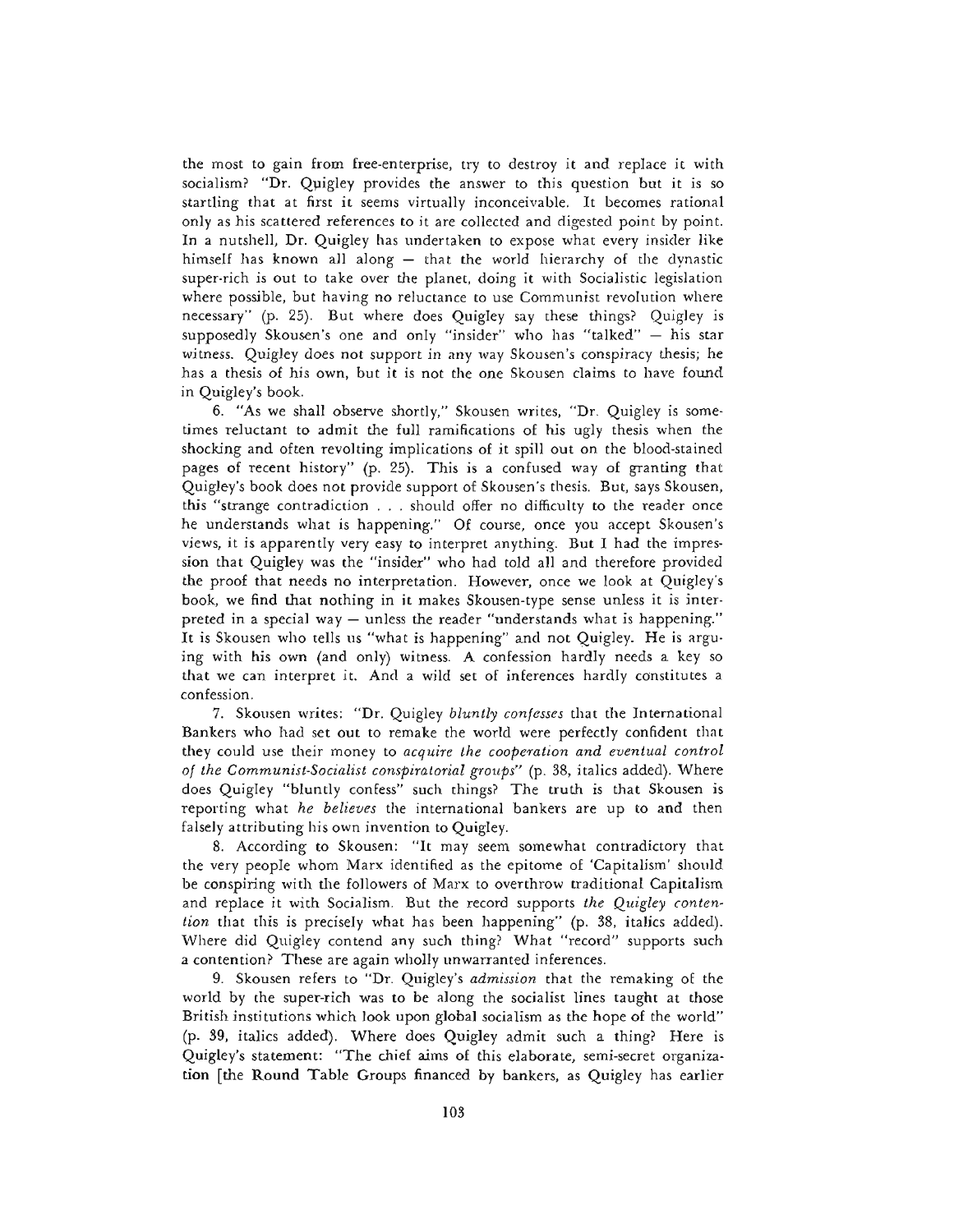shown] were largely commendable: to coordinate the international activities and outlooks of the English-speaking world into one (which would largely, it is true, be that of the London group); to work to maintain peace; to help backward, colonial, and underdeveloped areas to advance toward stability, law and order, and prosperity ALONG LINES SOMEWHAT SIMILAR TO THOSE TAUGHT AT OXFORD AND THE UNIVERSITY OF LON-DON (ESPECIALLY THE SCHOOL OF ECONOMICS AND THE SCHOOLS OF AFRICAN AND ORIENTAL STUDIES)" (Quigley, p. 954; quoted by Skousen, p. 39). Skousen reads the last few lines as an open *admission* that some super-rich types were conspiring to remake the world "along socialist lines." I cannot find anything in the passage which infers that anything would be done "along socialist lines." I have the impression that Skousen uses expressions like "along socialist lines" when Quigley and most everyone else would say "under control by wealthy capitalists."

10. According to Skousen, "One of the singular and amazing things about Dr. Quigley's book is his willingness *to frankly and unashamedly confess [sic]* some of the most serious acts of subversion by his *comrades-in-arms* and then think nothing of turning around and flatly denying that they would have had a hand in such a foul and dirty business as betraying people like the Chinese to Communism" (p. 47, italics added). Quigley does say that "there is no evidence of which I am aware of any explicit plot or conspiracy to direct American policy in a direction favorable either to the Soviet Union or to international communism" (p. 947, quoted by Skousen, p. 45). Where are the *frank and unashamed admissions?* The "comrades-in-arms" remark is gratuitous.

11. According to Skousen, "Dr. Quigley's *disclosure* that the Council on Foreign Relations and the Institute of Pacific Relations were responsible for what turned out to be a paroxysm of world-wide political subversion, is no more shocking than his *bold declaration* that the global collectivists of the London-Wall Street Axis were equally successful in attacking the whole foundation of American culture. . ." (p. 57, italics added). Quigley does discuss the activities and financial backing of the Council on Foreign Relations and the Institute of Pacific Relations, but he does not thereby *disclose* that they were responsible for any political subversion (either world-wide or national). Nor does he make a *bold declaration* about global collectivists being "successful in attacking the whole foundation of American culture." These are entirely the conclusions and opinions of Skousen and they find no support whatever in Quigley's book.

12. Skousen constantly attempts to demonstrate that financial capitalism both directs and supports communism. He asserts, for example, that *"Quigley says"* that "the secret Establishment powers" are attempting "to gradually move *[sic]* humanity toward a global collectivist society" (p. 87). There is, however, nothing in *Tragedy and Hope* that links financial capitalism with the goal of "a global collectivist society" or communism or socialism or dictatorship. Quigley notes that the two organizations "were much concerned with freedom of expression for minorities and the rule of law for all"; they "constantly thought in terms of Anglo-American solidarity, of political partition and federation. . ." (Quigley, p. 954). Exactly what is wrong with such goals? Quigley shows how a few "Communist sympathizers" and fellow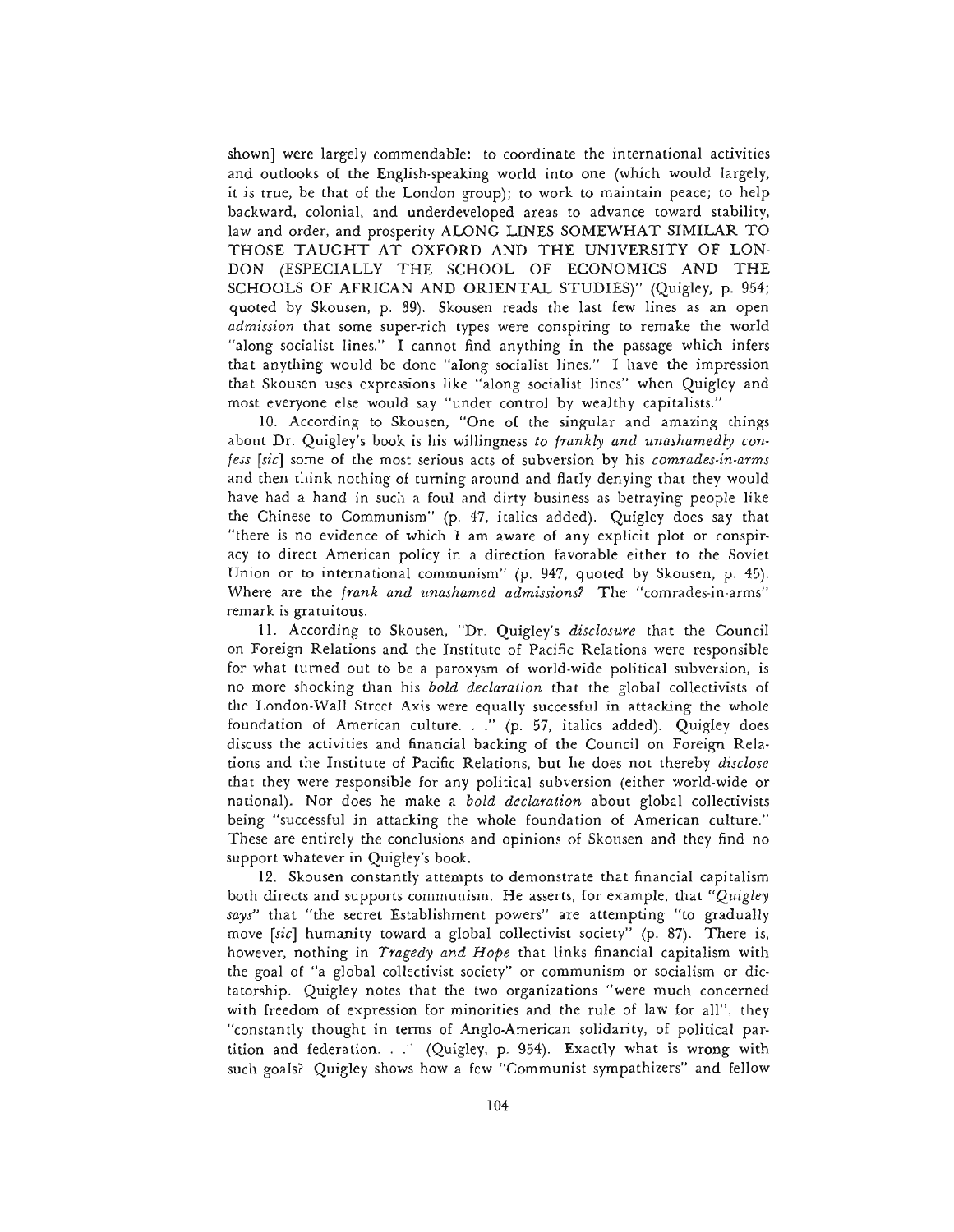travelers infiltrated the CFR and IPR in the 1930's. This is not a new revelation. Quigley also observes that groups such as IPR and CFR constitute the "power structure which the Radical Right in the United States has been attacking for years in the belief that they were attacking the Communists" (956). Quigley calls these efforts of the Radical Right "misdirected attacks." They are so for several reasons, the chief one being that the bankers and their various organizations — what Quigley calls facetiously "the English and American Establishments" — are not Communist or subversive at all and never have been, though some of the groups supported by bankers were once infiltrated by a few sympathizers and fellow travelers. (See Quigley, p. 956).

The story Quigley tells is good enough. Why then expand it into a lurid tale of global conspiracy and subversion when it is not even a story of a secret conspiracy at all, but merely a reasonable account of the role of one group within the complex of American and world politics? It is by a strange magic that Quigley's account of the role of certain international bankers and their friends in England and the United States becomes transformed in Skousen's mind into a top-secret, Super-capitalist, Super-conspiracy of a global nature. Quigley makes it clear that banking interests and the groups they support are (1) not secret (only semi-secret like most financial, governmental and university affairs generally), (2) not a subversive or criminal conspiracy, (3) not global, only international in the sense that some ties were maintained between bankers and intellectuals in England and the United States), and (4) not really monstrous, sinister, or demonic (but more nearly meddling, naive, idealistic and vain — all rather typical faults of both intellectuals and the wealthy).

13. According to Skousen, "Every once in a while, the network lets down its guard long enough for us to get a slight but alarming peep into the inner parts of the mammoth machine which Dr. Quigley *believes* is now too big to stop. When one contemplates the interlocking global ramifications which this power structure has developed, it is little wonder that Dr. Quigley *feels* so tremendously confident about its ultimate and irrevocable victory" (p. 107; italics added). Here again we see Skousen at work asserting what Quigley *believes* and *feels.* Skousen supports neither of these assertions with textual evidence. Nowhere in his book does Quigley say or imply the things that Skousen attributes to him.

14. The evidence and argument of *The Naked Capitalist* is a weak reed, but the book still has a good deal of emotional appeal and persuasive power. The message is cleverly staged and artfully developed. Skousen begins with a tale about a conversation with Bella Dodd, a former Communist. This is a nice touch. The reader is made to see Skousen as one familiar with security matters and with important people. The purported conversation with Dodd, for which there is no proof, points the reader to the main idea of the book — that there is "a conspiratorial control center higher and stronger than either Moscow or Peiping." Skousen's "credentials" are thus implied — his FBI background, his knowledge of the state of mind of J. Edgar Hoover, and of subversive actions in government, and finally his sensational discovery of who has been behind everything. Before the average reader ever gets to read a word of Quigley he already knows what Quigley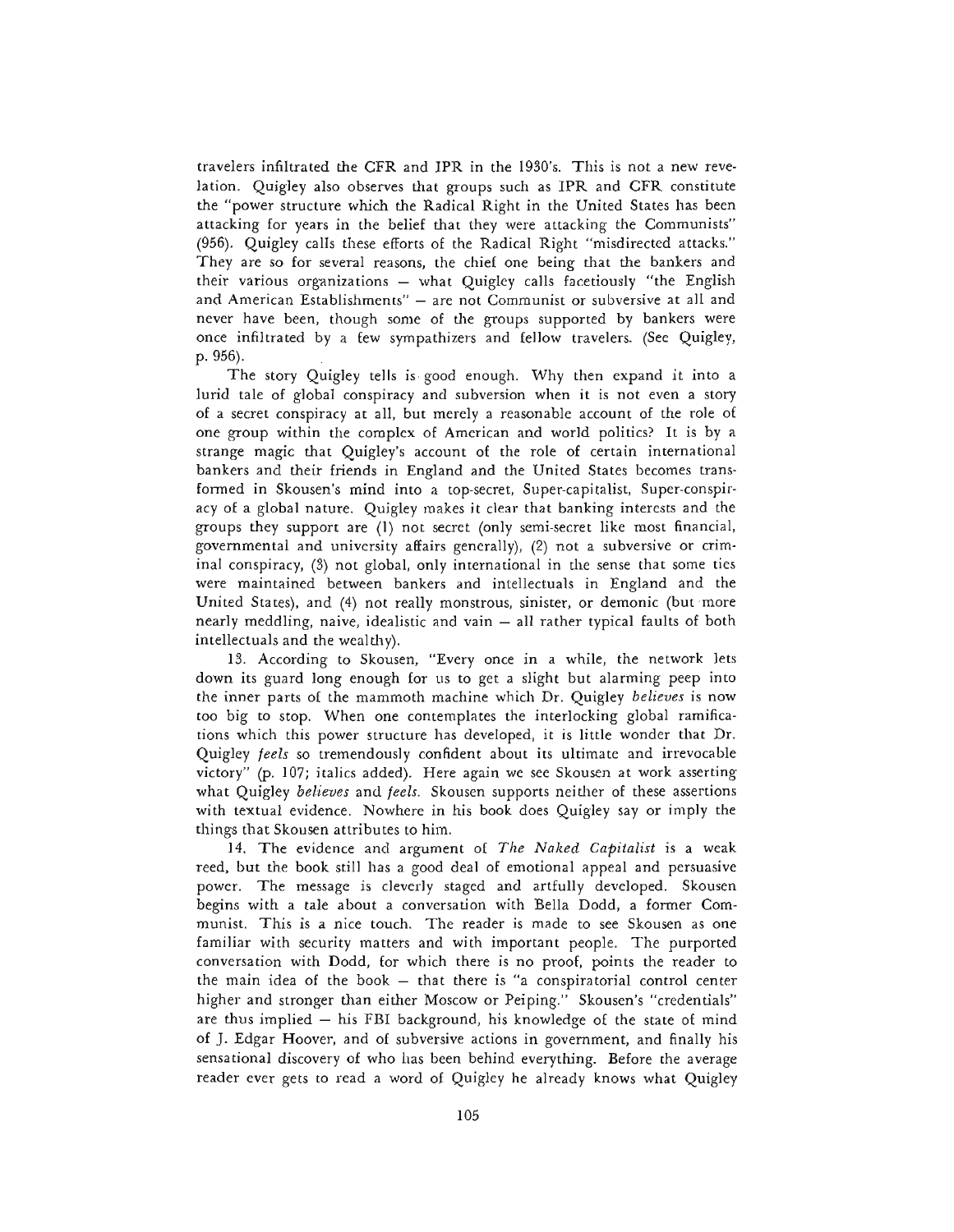will say and is left with no doubts at all that Quigley is a front rank, high-up member of a top-secret, malevolent conspiracy.

But the Quigley that Skousen has invented (or rather appropriated from the John Birch Society) is not the real Quigley at all. Skousen's picture of Quigley as an elite member of a criminal conspiracy who is now willing to tell the inside story is unprincipled fabrication and a clear piece of deceit. Unless Skousen had planted in the reader's mind his fantasy about Quigley writing a book "to expose world-wide conspiracy and disclose many of its most secret operations" (p. 4), it would never occur to a reader of *Tragedy and Hope* that Quigley was anything but the author of a textbook on recent world history in which some account is offered of the political activities of financial capitalism.

Suppose that one accepts the tale of super-conspiracy as told by Skousen, what is one to do about it? Once we know about the Establishment, what then? Skousen feels that it is now possible "to mobilize a formidable wave of hard-core resistance to the whole super-structure of world-wide conspiracy" (p. 117). Remember, the world-wide conspiracy he is talking about is financial capitalism. "The future task is political in nature. Essentially, it is a matter of methodically and deliberately uniting the vast resources of political power at the grass roots level and 'throwing the rascals out'" (p. 117). He also claims that "it is essential that one of the national political parties be renovated and reconstructed as a base of operations. . ." (p. 120). "This situation [the collectivization process] is likely to continue," Skousen tells us "until a sufficient number of Americans become angrily aroused and rise from the grass roots to seize control of one or both of the major parties" (p. 57). Notice the operative words "angrily aroused," "rise," "seize control."

After the "political puppets of the international network" of financial capital are eliminated and replaced and "the political climate has been improved we have a tremendous amount of *restructuring* to do" (p. 118, italics added). What will we restructure? "The conspiratorial enemy's power base must be *eliminated"* (p. 118, italics added). The power base of the bankers and their henchmen is, of course, their property and wealth; Skousen wants it eliminated. The economic order must be reconstructed, for "the whole monolithic, inter-locking power structure of international finance is in flagrant violation of the general welfare of the people. . ." (p. 118). In the name of the people, we should eliminate the power base (that is, the wealth) or finance capital. "This mammoth concentration of economic power is in direct opposition to the traditional American precept that, unless it has been stated otherwise, *all power of every sort* must remain DISPERSED among the people. Therefore, *laws must be passed* so that the *nightmarish monstrosity of credit and money power* which has been rapidly gravitating into a few conspiring hands, can be dismantled" (p. 118, italics added). These sentences seem to be a call for the government to expropriate the wealth of the rich. Skousen's program is (1) to angrily arouse people to the point where they will rise and seize control of a political party, (2) to take over the government, (3) to use its power to eliminate the wealthy, (4) to dismantle credit and money power, and (5) to disperse power to the people. This radical political program is surprisingly close to the rhetoric of the New Left.

Skousen specifies some goals which can be attained, he believes, after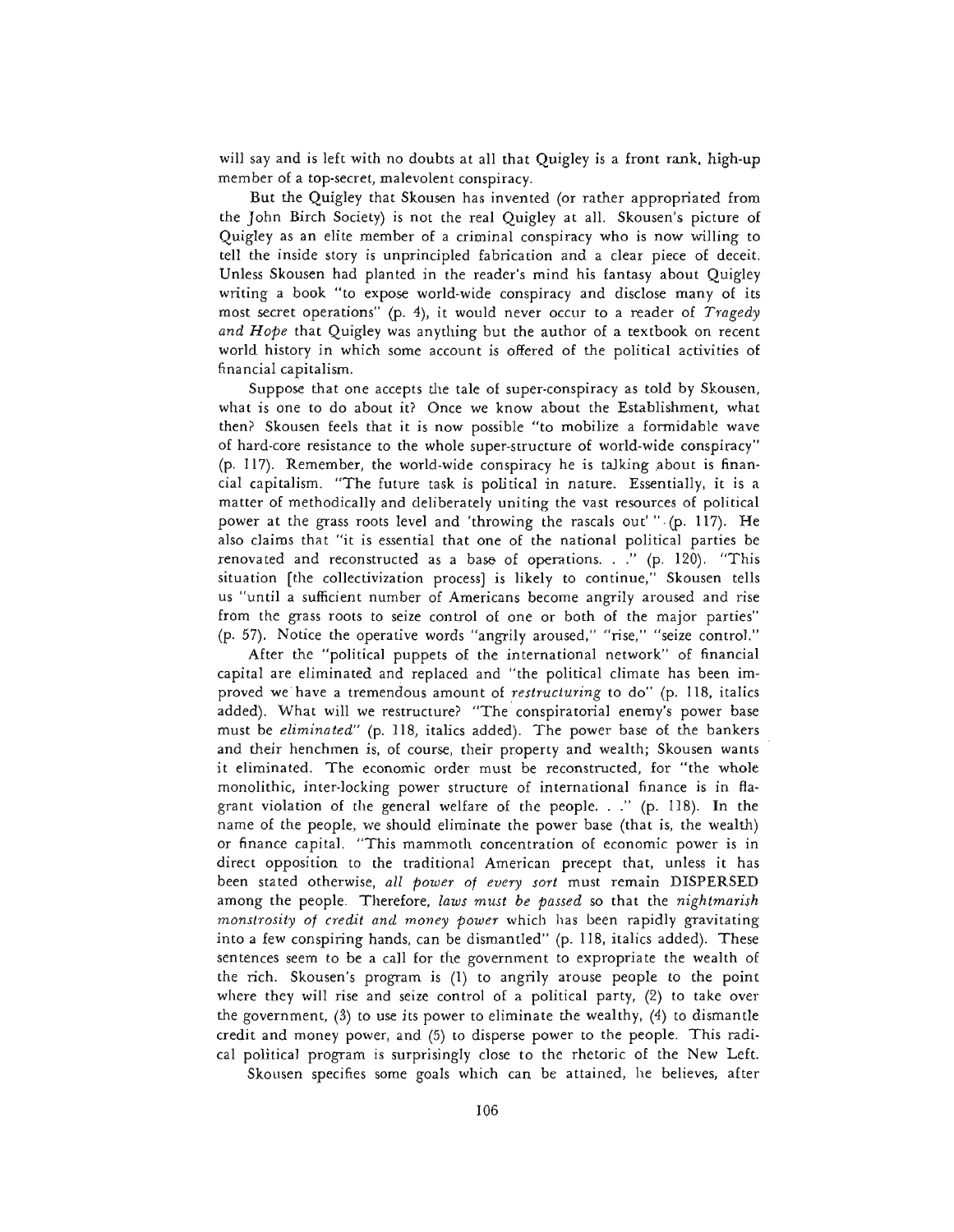expropriation of the wealth and hence the power base of finance capital. (1) This step "would allow us to *liberate* our captive press, radio and TV facilities so that the people could be told what is going on." (2) "It would facilitate the *liberation* of the captive public school system. . ." (3) "It would also facilitate the *liberation of certain religious bodies, universities, and other powerful, opinion-molding channels* which have been bought-over and corrupted by the fabulous wealth of the network's billion-dollar, tax-exempt foundations." (4) "The Federal Reserve system and the United Nations must go" (pp. 118-19; italics added). What does the word "liberate" mean in this context? It certainly seems to imply wresting control from someone. Does it also imply turning control over to someone else? To whom exactly? And who would do this liberating? The government, perhaps?

I believe that Skousen started his career with the goal of saving the rich from big government, but has found that the rich don't want his help the rich he now discovers control big government and, in fact, are rich partly because of big government. Now he wants to attack the rich and especially their power base, their wealth. But he is not the first to have it in for Capitalists and to want to save the people from their rich masters. This is exactly the program of various forms of socialism and communism. It is difficult to miss the parallels between Skousen's program and much of the rhetoric of the New Left. But there are other instructive parallels. In Germany, where they also once came to believe that they were oppressed by conspiratorial bankers who also manipulated the Communists, the program was called National Socialism. Under this program the rich would be *eliminated and power given back to the people* (or so they said), the schools would be liberated so that the truth could be taught about the evil bankers, international ties would be eliminated, churches would be used for national propaganda and other purposes. Skousen also wants a political party to come to power with the express goal of eliminating the wealth and power of the rich (what better name for such a policy than socialism?) and this key process is to be accomplished by national governmental action — an appropriate descriptive title for his program would be National Socialism.

There are a host of writers, mostly on the left, who have been arguing that political power is in the hands of a wealthy power elite. There is, for example, currently a split among political scientists and sociologists between those who argue that some kind of power elite run things and those who maintain that most everyone has some access to power through democratic processes of decision making. I am surprised that Skousen has apparently never heard about a power elite (or the influence of money in politics or of a military-industrial complex) before he read Quigley. There is a very large literature on these topics. Skousen could have found plenty to chew on in, for example, Ferdinand Lundberg, *The Rich and the Super-Rich: A Study in the Power of Money Today* (New York: Lyle Stuart, 1968).

Has Cleon Skousen simply invented the utterly false, paranoid view of politics and history advanced in *The Naked Capitalist?* Carroll Quigley informs me that for over two years the John Birch Society and other radicals have been busy distorting the contents of his *Tragedy and Hope* in order to support their own paranoid fantasy about a super-conspiracy behind the multitude of evils in the world today. Skousen has bought without question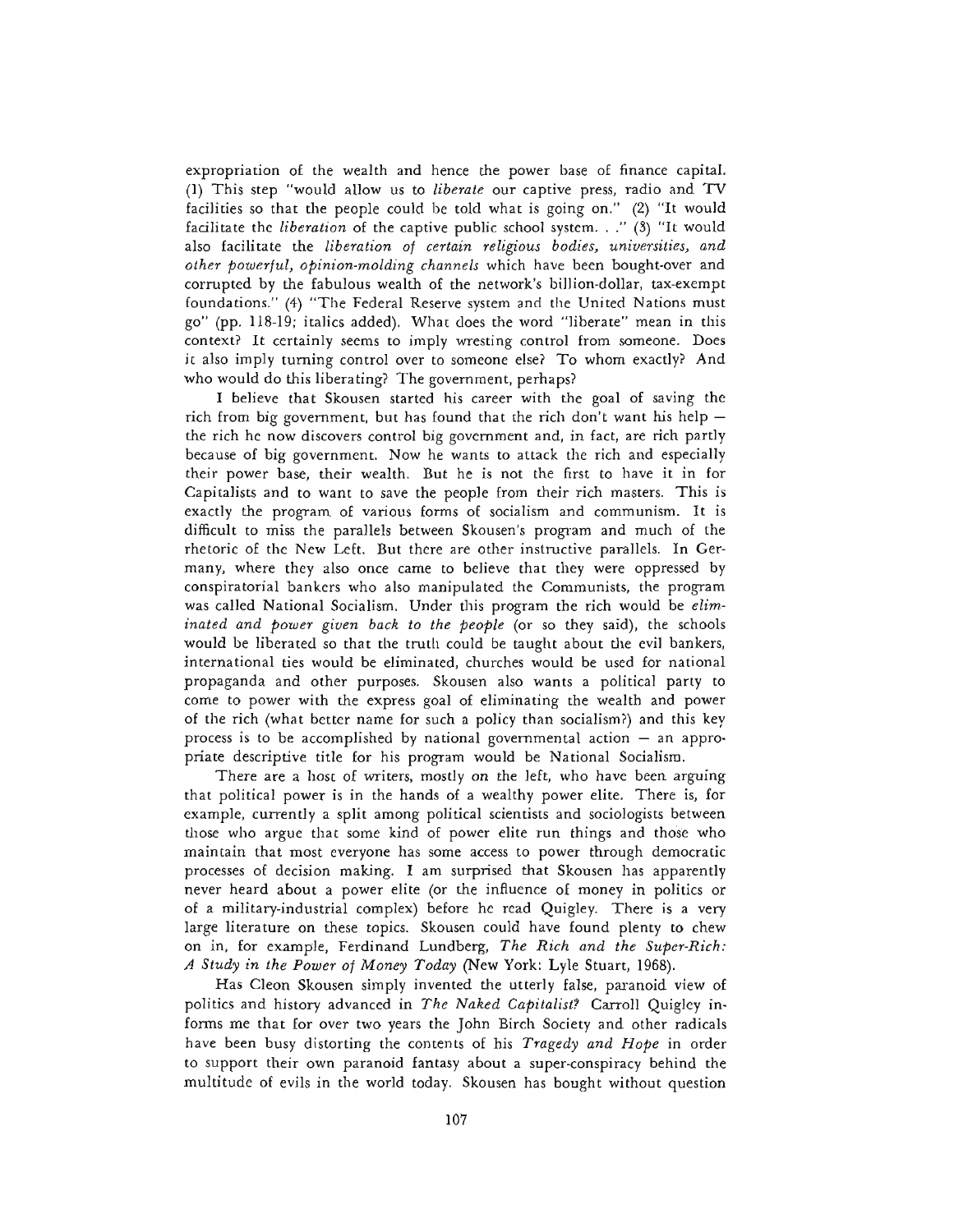the dogma of the Birchers and other radicals. He is now busy using his rhetorical powers to charm and flatter Church members into accepting the dogmas of his conspiracy cult. He has made an accommodation between the gospel of Jesus Christ and, of all things, a vain and wholly absurd worldly ideology. The immediate result of Skousen's activity is a kind of radical cult within the Church. He and his friends make every effort to teach their radical political dogmas as if they were truths of the gospel of Jesus Christ.

Recently the Saints have been plagued by those who pass around outlandish nonsense as authentic prophecies of John Taylor, and by others who want to mobilize the Saints into Neighborhood Emergency Teams. The Church has had to settle accounts with both groups. The effect of *The Naked Capitalist* is likewise to direct the attention of the Saints away from the gospel and to form a cult. *The Naked Capitalist* sets brother against brother. It divides the Saints into angry, hostile camps, as is evidenced by its impact on students at Brigham Young University, where it is now being used by certain religion teachers as a compendium to the Scriptures. Such a radical and false ideology, no matter how cleverly packaged and rationalized, does not teach us to love our neighbors or forgive others; it does not open us to the sanctifying effects of the Spirit. There is nothing edifying in its bleak message. Skousen's grim tale of evil conspiracy is not the gospel. Nor is the gospel consistent with the idea that the Saints should be preparing for an aggressive, hostile onslaught against some Enemy Super-Conspiracy. There is no reason for us to put our faith  $-$  not even a little of our faith  $$ in some worldly ideology or some radical political program of man.

The Lord has warned the Saints to avoid secret combinations (see Ether 8:19, 22-6); we are not told to start our own secret combination to counter the evils we see or think we see in the world. We are not to follow the pattern set by this world; our politics should be of an entirely different kind; our Kingdom is not of this world. We are not commissioned to win this world for the Lord by joining some seedy and unseemly political mass movement like that offered by the New Left or the Radical Right. No conspiracy, not even a Skousen-type Super-Conspiracy, can possibly frustrate the Kingdom of God; the Saints need not fear the corruption of this world if they keep their eyes and hearts on the Master.

Brigham Young gave us some good advice as to how we as partakers in the Lord's priesthood should deal with political questions: "Let no Religious test be required or the Holy influence and Power of the Priesthood be brought to bear in any Political question. If the inherent merits of all such matters will not furnish argument sufficient for all necessary purposes, then let them go; for it is better that the whole Political fabric, corrupt as we know it to be, should totter and go to destruction, than for our Saints to be offended." Brigham Young warned us not to permit the trivial matter of this world's politics to influence us in the least and added: "and never, no never! no never!! again drag Priesthood into Political gentile warfare." (Letter, July 20, 1849.) In spite of such prophetic warning the conspiracy cult thrives.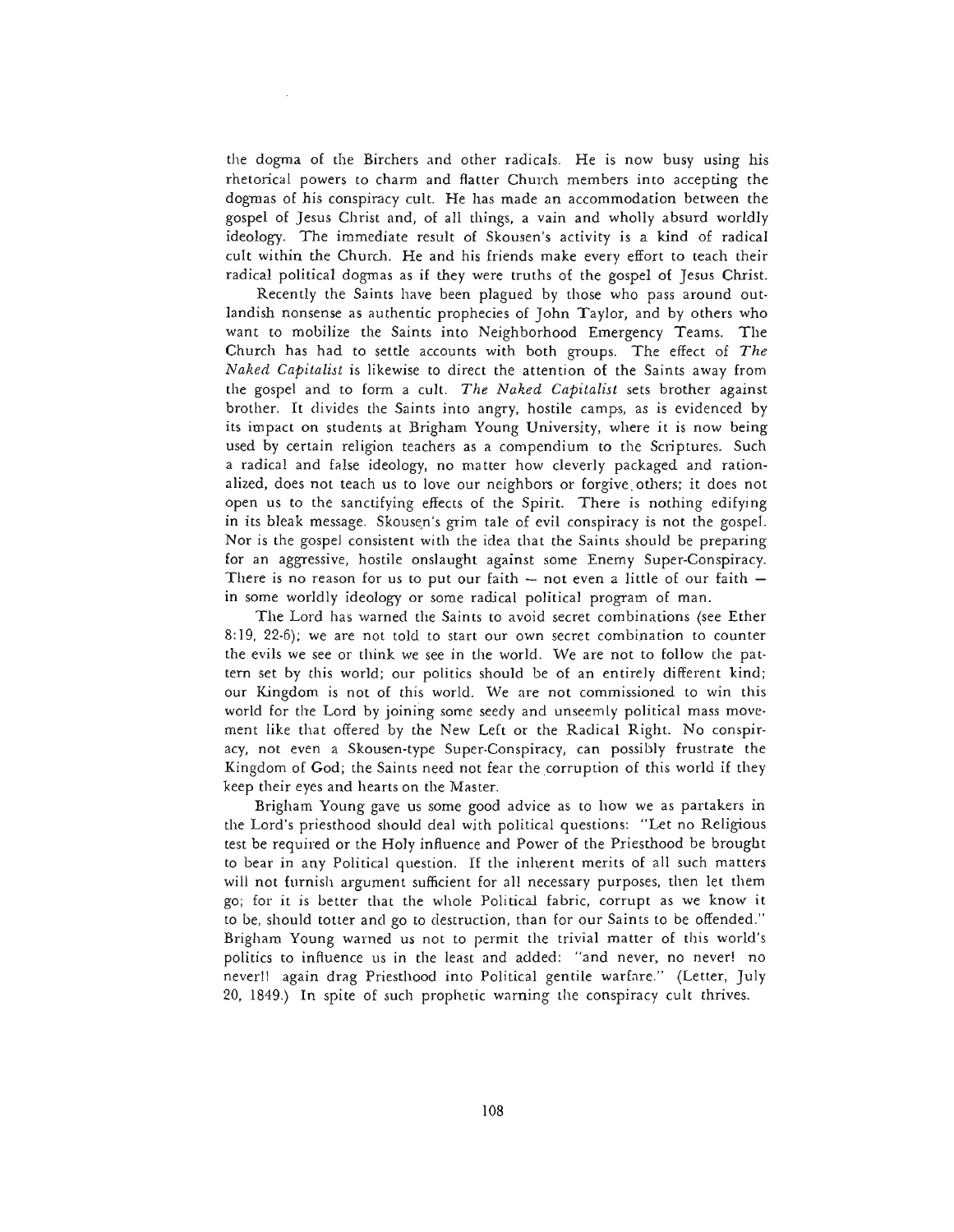# **Quigley's Response**

## *Carroll Quigley*

Thank you for the opportunity to read *The Naked Capitalist* and Midgley's review of it. I think his review is very perceptive, and there is very little I can add to it.

Midgley is correct in his basic statement that Skousen has simply taken extended passages from my book, in violation of copyright, and put them together in terms of his own assumptions and preconceptions to make a picture very different from my own. Skousen is apparently a political agitator; I am an historian. My book merely tried to give an account of what happened in the world in the early part of the 20th century. I did a good deal of independent research on it, much of it in places which did not attract Skousen's attention at all (such as French economic history, and economic history in general). The book was published five years ago. On the whole, except perhaps for my section on Red China, it has stood the challenge of later information fairly well. The chapter on "Germany From Kaiser to Hitler" has just been re-published by Houghton Mifflin in a book entitled *Why Hitler?*

Midgley has pointed out the chief distortions of my materials in Skousen's book. My picture of "Financial capitalism" said that it was prevalent in the period 1880-1933. Skousen quotes these dates in several places (p. 14), yet he insists that these organizations are still running everything. I said clearly that they were very powerful, but also said that they could not control the situation completely and were unable to prevent things they disliked, such as income and inheritance taxes. Moreover, I thought I had made it clear that the control of bankers was replaced by that of self-financing or government-financed corporations, many of them in the West and Southwest, in oil or in aero-space, and I saw a quite different alignment of American politics since 1950 (pp. 1245-1247). Skousen implies that financial capitalism was not only omnipotent but immoral, both of which I denied.

Most notably, Skousen asks in his foreword: "Why do some of the richest people in the world support communism and socialism?" He says that I give the answer. I never anywhere said that financial capitalism or any of its subsidiaries sought to "support communism." On the contrary, I said two things which Skousen consistently ignores: (1) that bankers sought to influence all shades of American political opinion across the board from Right to Left (p. 945); and (2) that Wall Street support of Communist groups was based on three grounds, one of which was to "have a final veto on their publicity and possibly on their actions, if they ever went radical" (p. 938). Morgan's pipeline to the Liberals (the Straights) was no more liberal than his pipeline to the Communists (the Lamonts) was communist. Skousen simply assumes that anyone who tries to infiltrate the communists or contributes funds to them must be a sympathizer, but, as he must know, the FBI has been doing this for years, as the CIA has been doing it all across the political spectrum on American campuses in recent years.

I must say that I was surprised at the picture of myself which I found in Skousen. Midgley is correct in his statement that I never claimed to be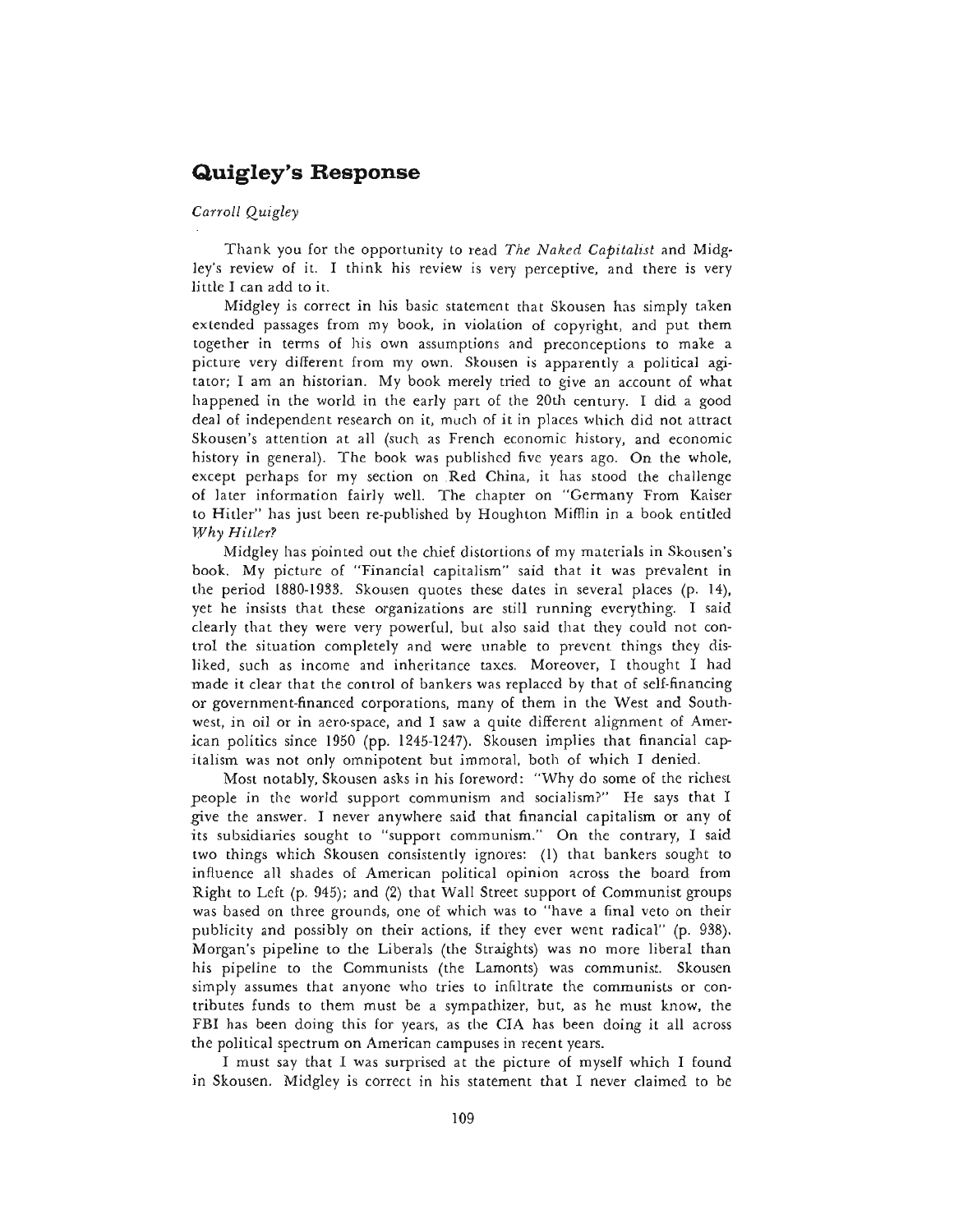an "insider" of the Eastern Establishment, as Skousen seems to believe I was; I simply said that I knew some of these people, and generally liked them, although I objected to some of their policies. It seems to me that Skousen is unable to understand their point of view, simply because he upholds what I would regard as "the Radical Right" view that "exclusive uniformity" is the basis on which our society should be based. My own view is that our whole Western tradition rests, despite frequent aberrations, on what I call "inclusive diversity." These are the last two words of my book, and *they are its chief message,* which seems to me to be one of the chief aspects of the Christian way of life: that diverse peoples with diverse beliefs must live together and work together in a single community. It seems to me that the Wall Street power group sincerely held this belief; that is why they made Harvard and other institutions they influenced so "liberal." They felt strongly that communists and the Soviet Union and other diverse peoples were in this world together and had to live and let live in order to co-exist. It seems to me that this is what Skousen cannot accept. His political position seems to me to be perilously close to the "exclusive uniformity" which I see in Nazism and in the Radical Right in this country. In fact, his position has echoes of the original Nazi 25 point program.

Midgley says that Skousen was triggered into writing *The Naked Capitalist* by my critical remarks on the Radical Right. I agree with him. If you will look at my book (pages 146-147), you will see that the Round Table Group, under the influence of Lionel Curtis, held basically Christian beliefs. These were sincere. But they bungled them greatly in application. Perhaps it was intellectual arrogance to expect to "build the Kingdom of God here upon this earth," and they certainly failed disastrously. No one knows this better than I do. But I still cannot condemn them, and I cannot see that the American Radical Right has anything better to offer. I think the Round Table effort failed because they tried to work through government, rather than through each person's individual effort in his private life.

# **Skousen's Reply**

#### *W. Cleon Skousen*

In *The Naked Capitalist* I simply quoted extensive passages from Quigley which described the amazing extent to which a secret financial network gained control over major nations throughout the world. Quigley was very clear and precise in the way he presented his material, and I felt it was a most important contribution. It is regrettable that he now feels compelled to retreat to a more obscure position.

Quigley is unhappy with me for saying that he wrote his book as an "insider." Yet after affirming the existence of this vast, secret power structure of the super-rich he writes: "I know of the operations of this network because I have studied it for twenty years, and was permitted for two years, in the early 1960's, to examine its papers and secret record. I have no aversion to it or to most of its aims and have, for much of my life, been close to it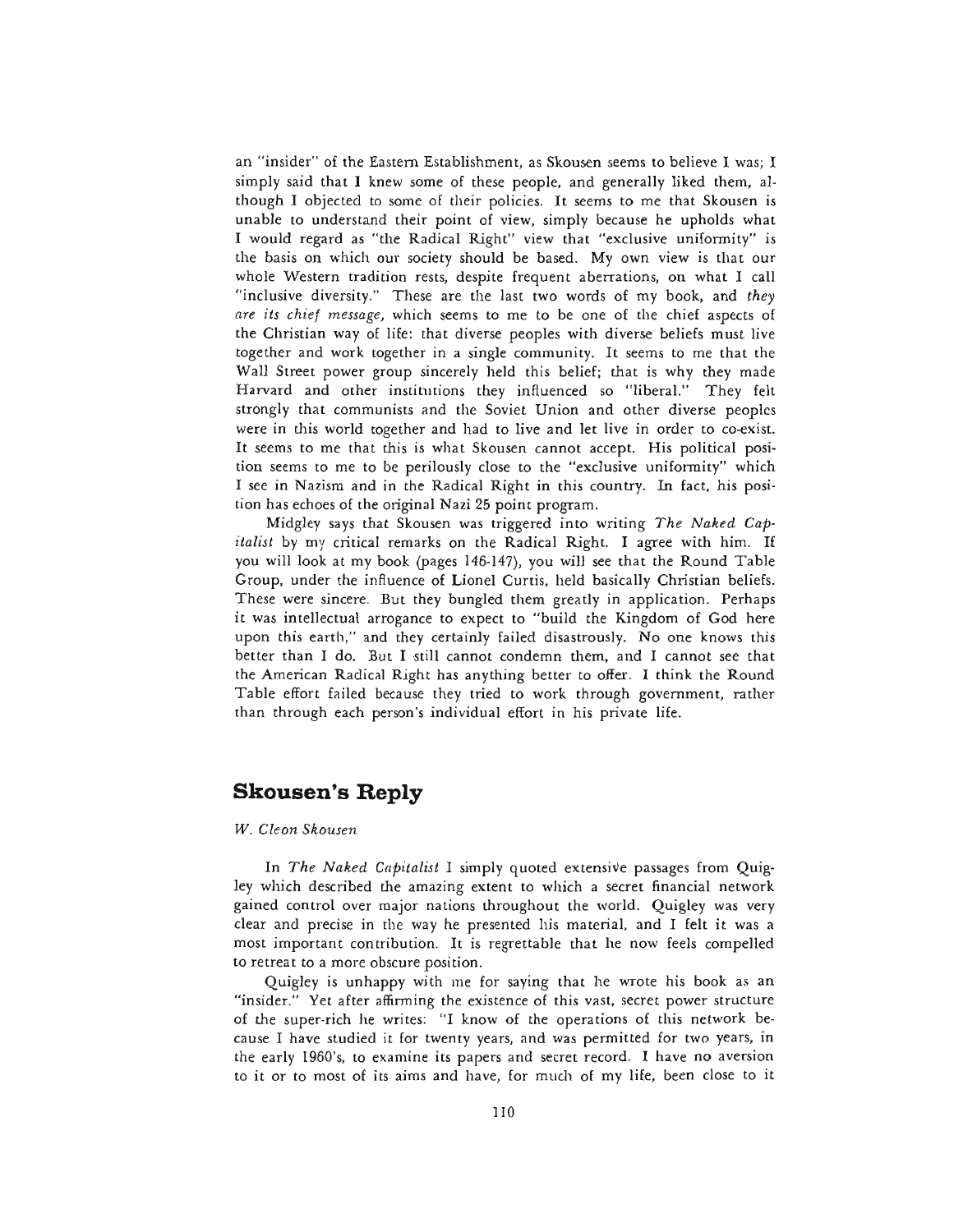and many of its instruments." Is there any other historian who has been given access to the secret records of the international bankers' establishment? I know of none. Nor do I know of any historian who has been close enough to the "instruments" of the Establishment to reveal so many facts concerning its inside operations.

One of the most astonishing points raised in Quigley's critique was his statement that, "I never anywhere said that financial capitalism sought to support communism." Actually, this is something he stressed very strongly in his book. "Our concern at the moment is with the links between Wall Street and the Left, especially the Communists. . . ."; he goes on to describe how J. P. Morgan's partner, Thomas Lamont, and his family became the "sponsors and financial angels to almost a score of the extreme Left organizations, including the Communist Party itself." He cites other instances, one of which is the Institute of Pacific Relations (pp. 946ff.). He says, "The influence of the Communists in IPR is well established, but the patronage of Wall Street is less well known." He then provides an extremely interesting account of the relationship between Wall Street leaders and their heavily financed forces of subversion which operated in the IPR during that period. Of course, Congressional hearings thoroughly supported my position. So did the Attorney General's investigation in the Amerasia Case. Why is Quigley now attempting to deny his former position?

Both in his book and his critique, Quigley exhibits a very strange attitude toward those who have views which differ from his own. He is very disturbed by the "petty bourgeoisie" in America who have "middle-class values" and are therefore opposed to what I believe is the socialized, oneworld society which is being imposed upon them. Obviously Quigley is talking about those who oppose what he believes in. But why must he identify them with the Nazis? Smearing is a tactic used by those who have run out of substantive arguments. Quigley does the same thing in his response to *The Naked Capitalist.* He says my position "has echoes of the original Nazi 25 point program." In what way? He never gets around to telling us.

I have concluded to attribute Midgley's treatment of my book to an adventure in speed reading. Certainly he is a better scholar than the contents of this critique would indicate. He must have written his comments under tremendous pressure and at a time when his sketchy scanning of my book caused him to suffer a trauma of emotional inflammation. I would have preferred to respond to a critique of scholarly, penetrating analysis. That might have been useful to both of us, and I would have welcomed it.

My greatest disappointment in Midgley is his obvious lack of intellectual curiosity. In his anxiety to get out his polemical shotgun and win the debate, he completely missed some rather exciting issues which are presented in *The Naked Capitalist.* Some of these have come into prominence just since this book was published. An example of this has been the rather sensational repudiation of the 1968 Republican platform by President Nixon, which my book anticipated. Another has been the submitting of two bills in Congress to retire the privately owned stock of the Federal Reserve System, which coincides with the recommendations in *The Naked Capitalist.* This book also predicted the new China policy with Kissinger carrying the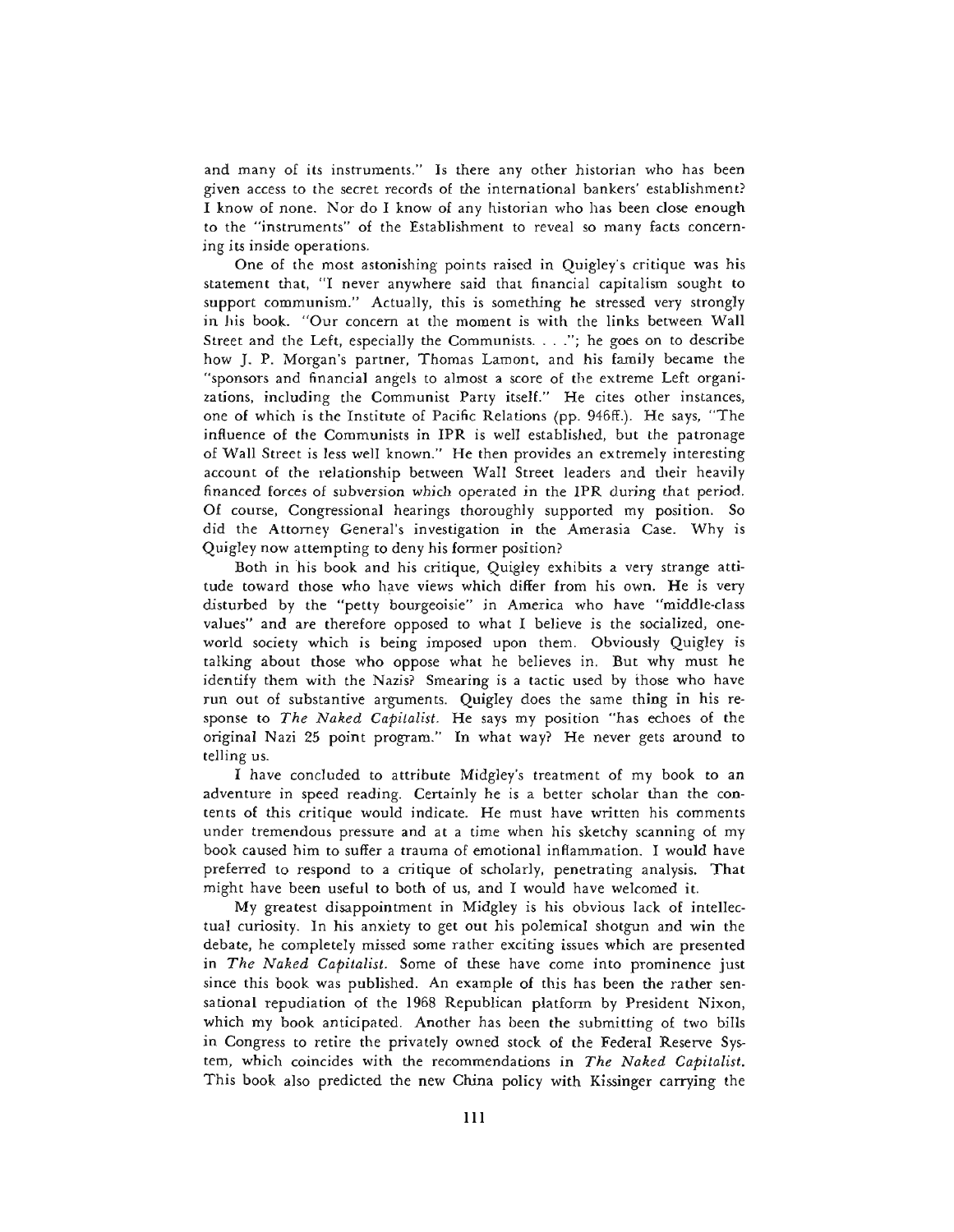ball for the power network which initiated the policy. Midgley appears to have missed all of this along with a dozen other issues of equal importance.

In the opening portion of his review, Midgley pokes fun at Skousen's "demonology" which is supposed to "strip bare the 'Global Establishment' who secretly plan, plot and subversively conspire to rule the world." As part of his fun, Midgley says, "Since the Capitalist Super-conspiracy is partly an affair of bankers, Skousen heads the list of conspirators with their names: The Rothschilds, Barings, Lazards, Paul Warburg, J.P. Morgan. . . ." This illustrates the superficiality of his reading. This series of names is not my list at all. It is Quigley's. How did Midgley miss this?

Midgley goes on to say: "Skousen has striven to find a link between capitalism and communism." This is not true. The link between wealthy Capitalists and the Communists has been one of the startling facts growing out of government investigations for forty years or more. The great value of Quigley's book is that he verifies with names and organizations what government investigators and private researchers have been saying all along. He further clarifies the reason for the Wall Street-Left Wing link by telling how the heirs to some of the multi-billion dollar fortunes of the world became converted to John Ruskin's version of socialist collectivism. We arc dealing with fabulously wealthy men who are out to restructure the world along Plato's pattern of socialist collectivism. Surely Midgley must have read Plato sufficiently to appreciate what a tightly stratified class structure John Ruskin was advocating.

Midgley lists fourteen points which he failed to find in Quigley's book even though I cited the pages where he could find them:

1. Midgley says he could find nothing to indicate Quigley was writing as an "insider." This one we have already covered.

2 & 13. Midgley objected to my deduction that Quigley probably felt safe in telling the Establishment story because of Quigley's feeling that it was now too late for ordinary Americans to organize and turn back the tide. Rather than quibble I will simply refer the reader to pages 979-80 of Quigley's book.

3. What is the meaning behind the title, *Tragedy and Hope?* I have already demonstrated that Quigley sees tragedy in returning to the fundamentals of the founding fathers. He sees hope in a one-world amalgamation of the United States and the Soviet Union. He calls it "inclusive diversity." In his critique of *The Naked Capitalist* Quigley provides a definition for this strange term. He says it means "that diverse people with diverse beliefs must live together and work together in a single community." Pushing universities toward the liberal Left, accommodating Communists, promoting and financing their clandestine operations, all this is to bring us to what Quigley thinks the Wall Street power group sincerely wanted — a "single community" where people would be required to "live together and work together." All of this smacks of compulsion, the loss of Constitutional freedoms and deceptive, police state tactics.

4. Midgley calls my reference to a prophecy in the Book of Revelation (13:15-17) merely "some imagery." This is John's prophecy that just prior to the Second Coming (which he describes immediately afterwards) there will be a great "beast" rise to power which will create an economic monopoly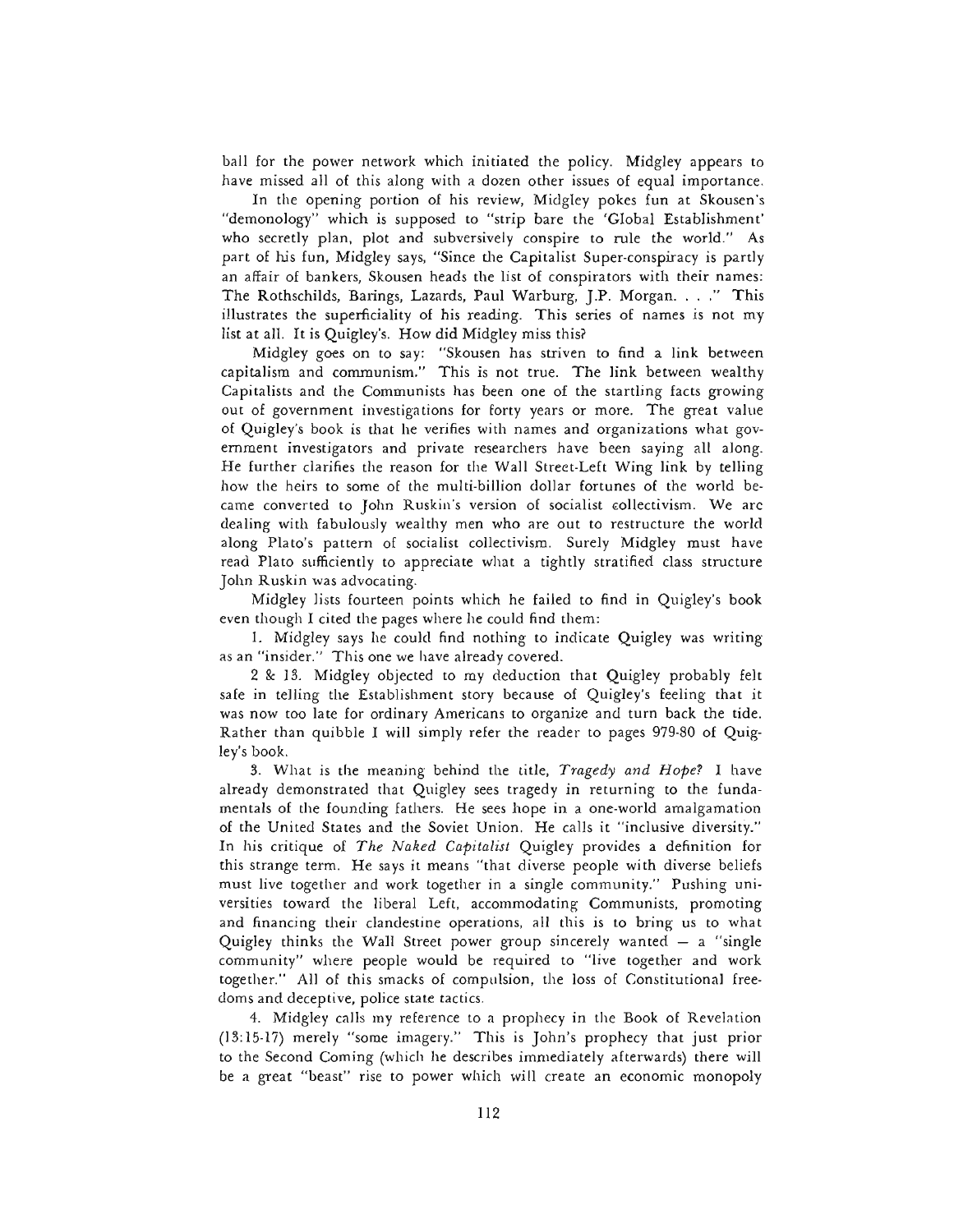in which "no man might buy or sell" without its mark. Moroni talks about a similar "secret combination" in the latter days (Ether 8:23). Midgley can disparage such prophecies if he wishes, but it seems to me that what he dismisses as merely "some imagery" is taking on the flesh and bone of ominous reality.

5. Midgley denies that there is anything in Quigley's book to indicate there is an international financial combine which is pushing the world into a collectivized society. To come to this conclusion, Midgley had to ignore at least half of the "forty pages" which I quoted from Quigley.

6 & 10. Midgley says I cannot quote Quigley as my star witness and then criticize him for trying to cover up the consequences of the conspiracy which the Establishment has been financing. But why not, if it is true?

7. This item deals with the purposes of the Wall Street cabal in financing Left-Wing collectivist groups and has already been answered.

8 & 9. Midgley says it is "totally false" for me to suggest that Quigley believes that the Establishment is moving toward the collectivist Left in order to replace traditional capitalism with a world-wide socialist society. He says Quigley presents no such picture in *Tragedy and Hope.* This leads me to suspect that perhaps Midgley has not read Plato after all. Maybe he had no idea what Quigley was talking about when he traced the ideological gestation of the secret society to John Ruskin's Platonically inspired dream of a one-world socialist society.

11. Midgley wants to know where Quigley makes any bold declaration that the London-Wall Street network was involved in attacking the foundation of the American culture. Communists have as their basic objective not only the political conquest of America but the total destruction of its Judaic-Christian culture. I see no difficulty whatever in establishing that Quigley has been well aware of the attack the Establishment has been making on the foundations of the American culture.

12. This item raises the complaint that there is nothing in Quigley's book to show that the Eastern Establishment is supporting the Communists and pushing toward a globalist union. As we have shown, Quigley specifically verified this point in his review when he carefully defined their goal as "inclusive diversity"  $-$  a single society where Americans and Communists must live and work together.

14. Midgley declares that since *The Naked Capitalist* is so lacking in supportive evidence, it must be written off as more "clever" than "cogent." This determination is something I am perfectly willing to leave to the intelligence of the readers.

Finally, Midgley was disturbed by my suggestion that the people take back from government the illegal authority it has expropriated to itself. Although I specifically stated that this should be achieved through established political procedures, Midgley equates me with those he calls the "hysterical radicals." When I suggested that the international bankers' network be deprived of the power they exercise through the Federal Reserve system, Midgley could not visualize anything in this suggestion but a mass appropriation of their wealth by government. This was purely an assumption. He concluded that Skousen has joined the "New Left." The rest of my suggestions were offered in this same spirit, but were translated by Midgley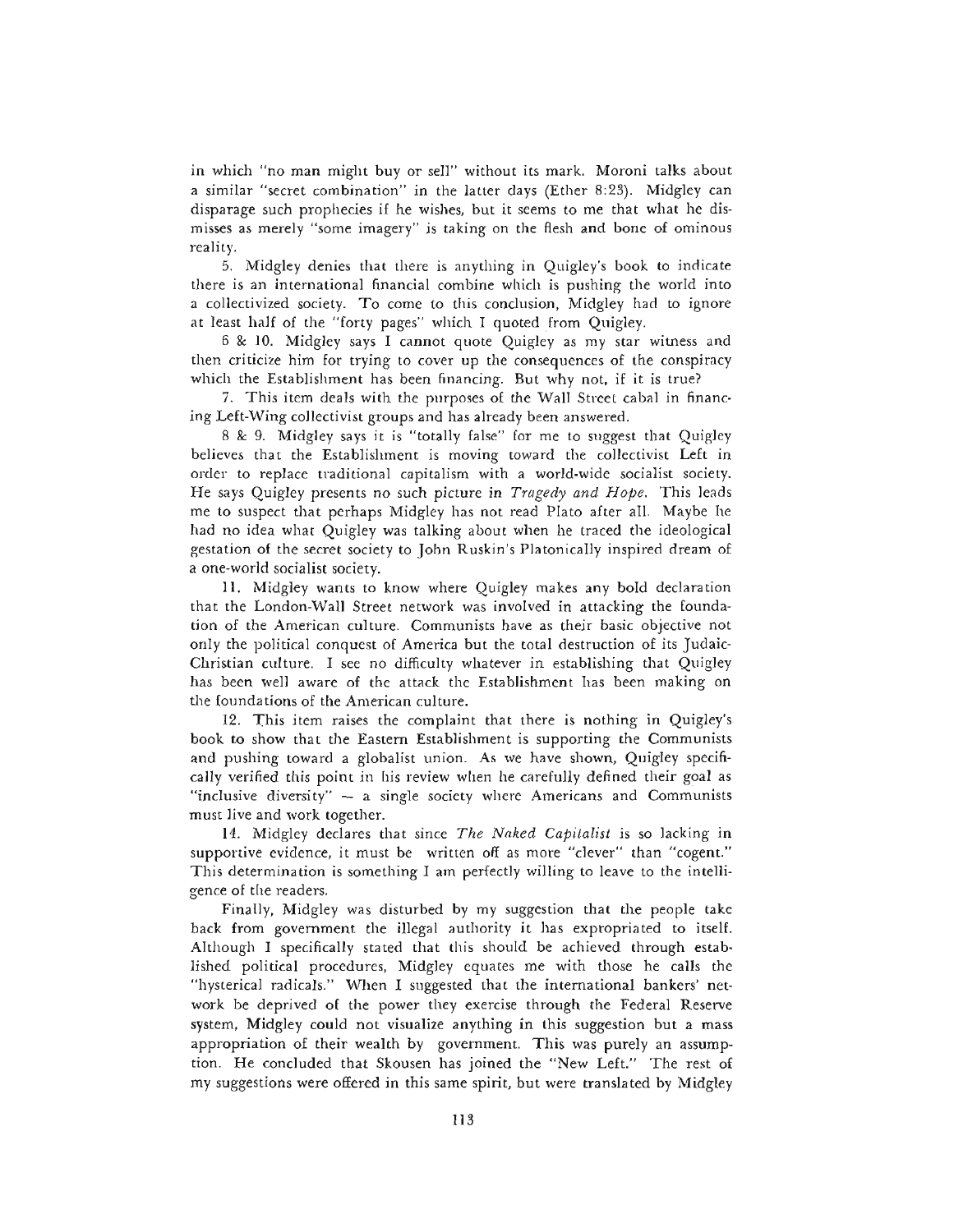into ominous political monsters ranging all the way from revolutionary communism to Fascist Nazi dictatorship.

My reference to the power elite among the Capitalists led Midgley to expostulate, "I am quite surprised that Skousen has apparently never heard about a *power elite . .* . before he read Quigley." In my book I mentioned that I had known about the secret power structure for over thirty years but had been waiting for someone on the inside to tell us why these wealthy Capitalists would feel there was some advantage in supporting the Communists and Socialists. Once Quigley explained the background and influence of John Ruskin and spelled out the ramifications of the "secret society," it began to make sense. At least to most people. Midgley is one of the exceptions. He suggests that those who believe in the conspiracy must be "cultists." So far as I know, this would include all of the living prophets and all of their immediate predecessors. I doubt whether Midgley would really want to take on anything as formidable as that.

# **Midgley's Rejoinder**

#### *Louis Midgley*

I had rather hoped that Skousen, upon discovering that his Quigley thesis was false, would have had the courage to admit his error, recall his book, disband his cult, stop his radical political agitation, and perhaps even apologize to Carroll Quigley, whose book he has so badly misrepresented and mistreated. Aside from whatever assistance my review could be to the many decent, concerned Saints who have bought the book, I saw the review as a call to repentance to Skousen. I tried to present my objections in a scholarly, forceful but still kindly way. Now it appears that Skousen is not prepared to face up to the fact that his book rests on falsehood. Instead, he has chosen to dissemble and pretend that he has published the truth.

Skousen's reply plays down the more sensationalistic and lurid aspects of his own thesis and, wherever possible, diverts attention to other "exciting issues." The new toned-down version sometimes contradicts the original. For example, I chided him for not knowing much earlier that wealthy people, including bankers, have power and for having waited thirty long years for someone to "let the secret out." He brushed this objection aside by insisting that he mentions that he had *always known* about the secret power structure, but had merely been waiting for someone on the inside to tell us *why* these wealthy Capitalists were doing what they were doing. This contradicts the version actually found on page 4 of his book and the letter he initially sent with the book. There he wrote: "Our main problem has been to discover precisely WHO [his emphasis] was behind some of the insane things which have been happening."

The reader who carefully compares my fourteen objections with his responses will find that he has failed in every case to answer them. However, I must draw special attention to some features of his reply.

1. Skousen charges me with having challenged the accuracy of the long quotations he has taken from Quigley. That was not my point at all. All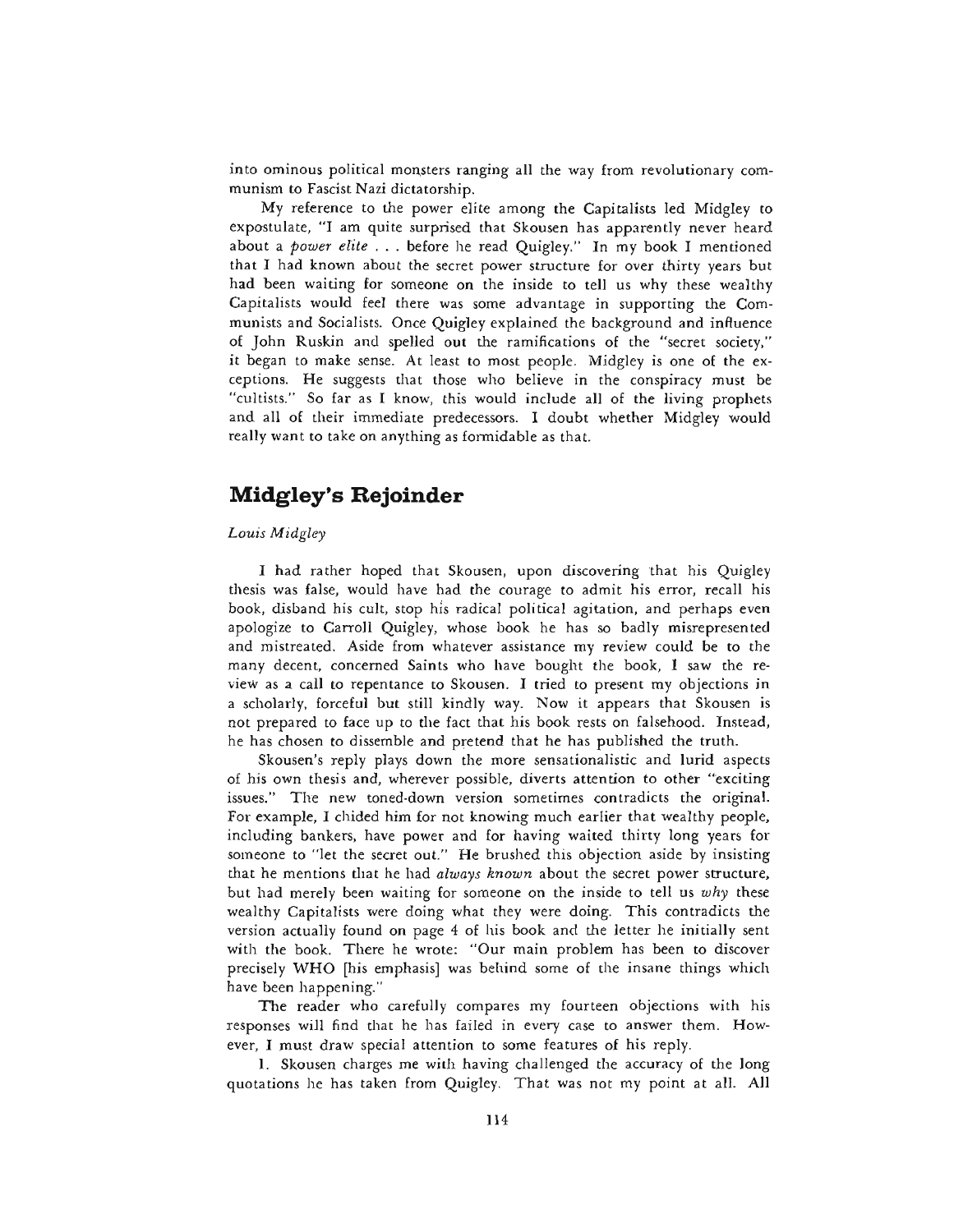

those thousands of words are quoted accurately, as far as I know. What I complained about were the inferences, summaries and conclusions about Quigley that are fallacious, inaccurate, and unsupported by textual evidence.

2. Quigley tells us that the title of his book points to the tragedy of war and the hope that mankind will turn from hatred to Christian love and thereby learn to live with others with whom we differ (see pp. 1310ff.). Unless we begin to manifest love, he maintains, we will destroy ourselves in senseless war. This is what he means by the phrase "inclusive diversity." Therefore he can say "that diverse peoples with diverse beliefs must live together in a single community." Skousen has pounced on the harmless word "must," inferring from it that Quigley wants "compulsion, the loss of Constitutional freedoms and deceptive police state tactics," collectivism, globalism, and "one-world amalgamation of the United States and the Soviet Union." All these terrible things are inferred from the harmless little word Quigley used to express his belief in the necessity of loving our neighbors.

3. The only "evidence" Skousen offers to show that the wealthy men he so despises are in favor of globalism, socialism, communism, collectivism, etc., is that Quigley says that John Ruskin lectured to bankers at Oxford in 1870. Skousen then quotes someone to show that Ruskin read Plato and that Plato was a mean totalitarian (pp. 26ff.). From this he concludes that bankers are totalitarians who plot to bring about communism, socialism and a host of other evils. There is something seriously wrong with the argument that contemporary bankers and other wealthy men *support* communism and other evils simply because someone has written that Ruskin once read Plato.